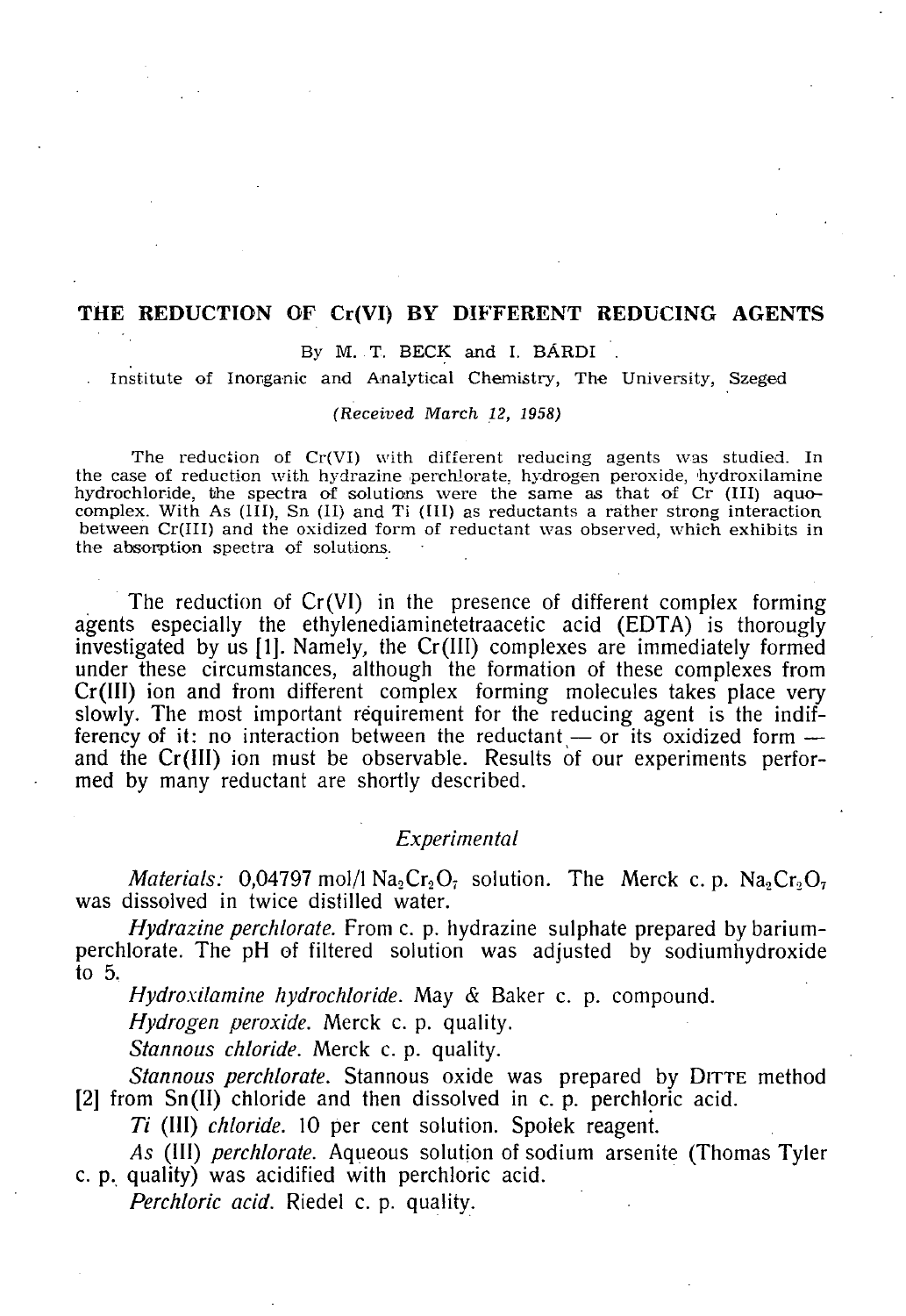## THE REDUCTION OF Cr(VI) BY DIFFERENT REDUCING AGENTS 55

*Procedure:* 20 ml of the sodium dichromate solution was pipetted into a measuring flask of 50 ml capacity, then the solution was acidified by perchloric acid (5 ml diluted or  $10 \text{ ml}$  concentrated solution) and at last the reducing agents of just sufficient amount was added. Subsequently the flask was filled up to the mark with twice distilled water. When it was necessary — in the case of reduction by hydrogen peroxide, hydrazine perchlorate and hydroxylamine hydrochloride — the solution was evacuated for release of dissolved gases because the bubbles adhering to the wall of the cuvette would disturb the spectrophotometric measurements. The absorption spectra of solutions were recorded by Beckman B spectrophotometer in the visible and near ultraviolet region.

# *Results and discussion*

In the case of some reducing agents (hydrogen peroxide, hydrazinperchlorate, hydroxylamine) the colour of the solutions was equal to the colour of aquocomplex of Cr(III) (solution of Cr(ClO<sub>4</sub>)<sub>3</sub>). As it seems from Fig. 1 the spectra of the solutions obtained by these reductants-are identical apart from the experimental errors.



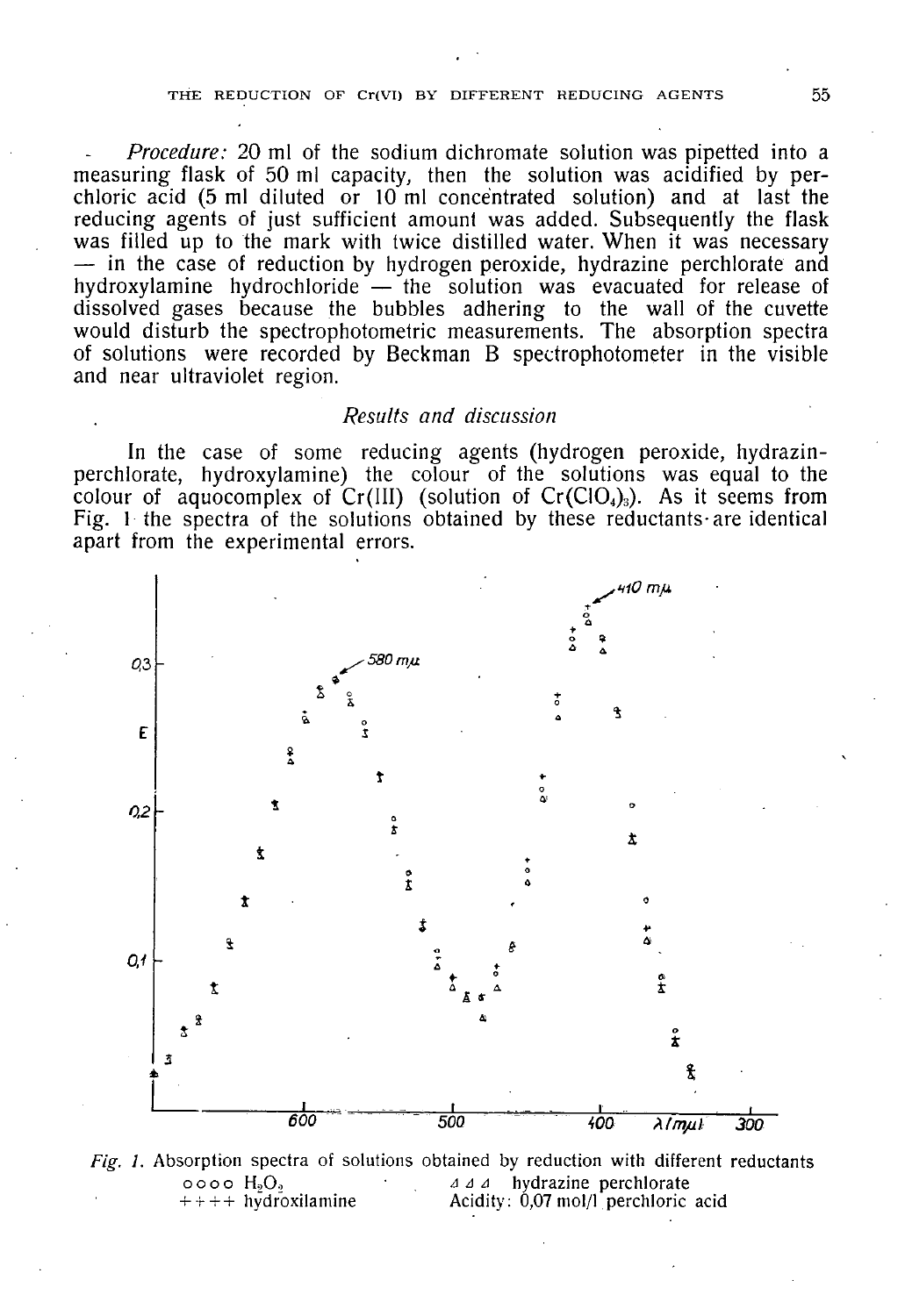The concentration of perchloric acid was 0,07 mol/1 in these experiments. Increasing the concentration of perchloric acid the spectra remained unchanged. These reductants were termed by us as "indifferent" reducing agents.

Carrying out the reduction with arsenous perchlorate a green solution was obtained instead of the violet one. The spectrum of this solution is shown in Fig. 2. As it can be seen the position of maxima are shifted toward the longer wave lengths. At twentyfold increasing the concentration of perchloric acid the spectrum becomes identical with the spectra obtained by the "indifferent" reducing agents. Thus the interaction between Cr(III) and As(V) ceases by increasing the hydrogen ion concentration. These results



*Fig. 2.* Absorption spectra of solutions obtained by reduction with arsenous perchlorate at different acidity

ooo o 0.07 mol/1 perchloric acid  $++++1,40$  mol/l perchloric acid

are in accordance with SIMON and BAUMGARTEL'S observations [3] according to which Cr(III) reacts with As(V) in weakly acidic solution and an emerald green  $Cr(HASO<sub>4</sub>)$  complex ion is formed.

Reduction with stannous chloride solution results in a green solution the spectrum of which is greatly altered related to spectrum of Cr(III) aquocomplex.

This alteration is not the consequence of the presence of chloride ion, because this phenomenon does not occur in the case of reduction with hydroxylamine hydrochloride or with hydrogen peroxide in the presence of great amount of sodium chloride. (Fig. 3.)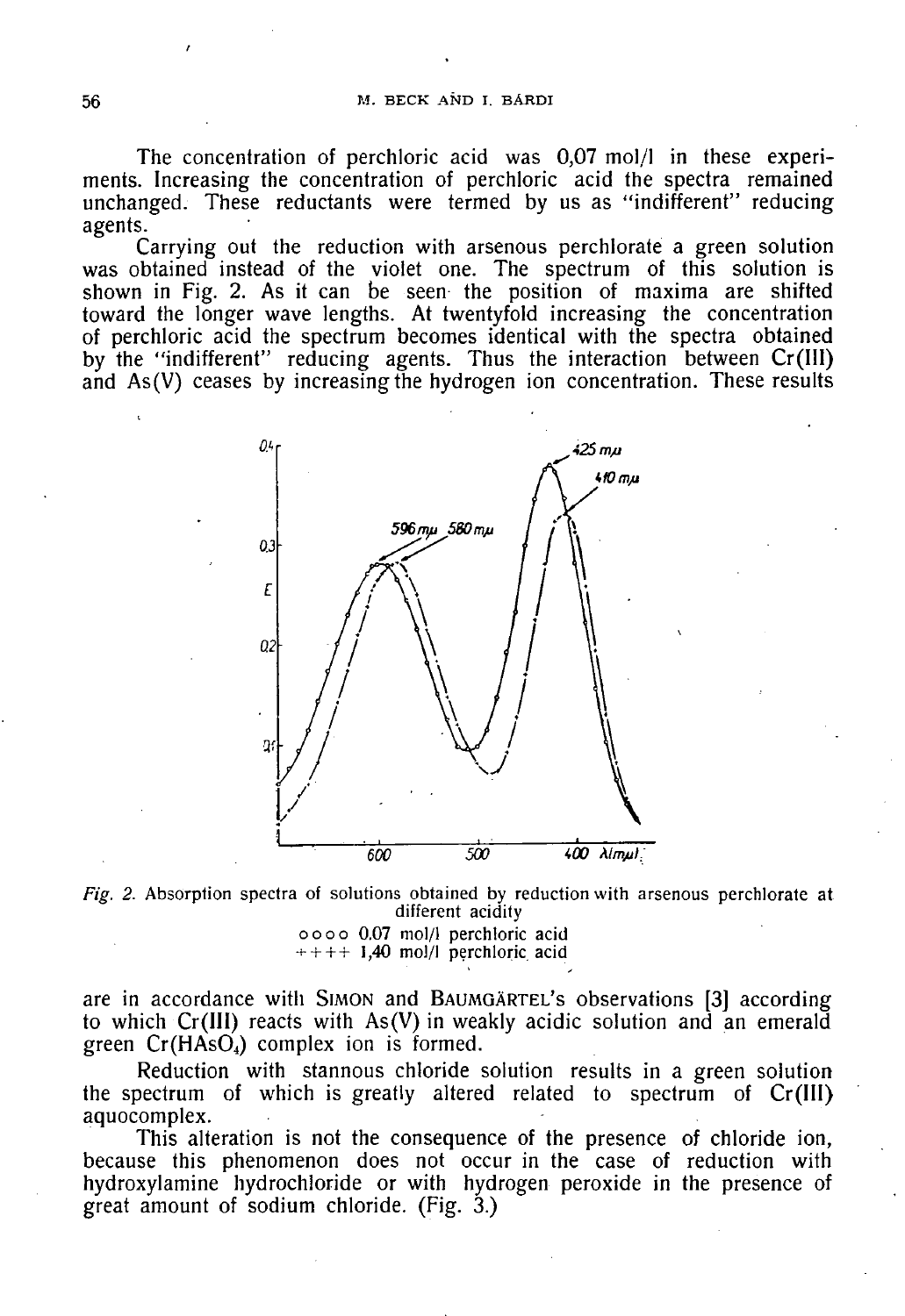



 $++++$  reduction with stannous chloride ooo o reduction with hydrogen peroxide Acidity: 0,07 mol/1 perchloric acid



 $a8 -$ 

*Fig. 4.* Absorption spectra of solutions obtained by reduction  $\overline{a}$ with stannous perchlorate at different acidity

> ooo o 0,07 mol/1 perchloric acid  $++++1,40$  mol/l perchloric acid

THTE REDUCTION  $_{5}$ **Cr(VI)**  $R_{\rm A}$ **DIFFERENT G** O *3 a*  z

57